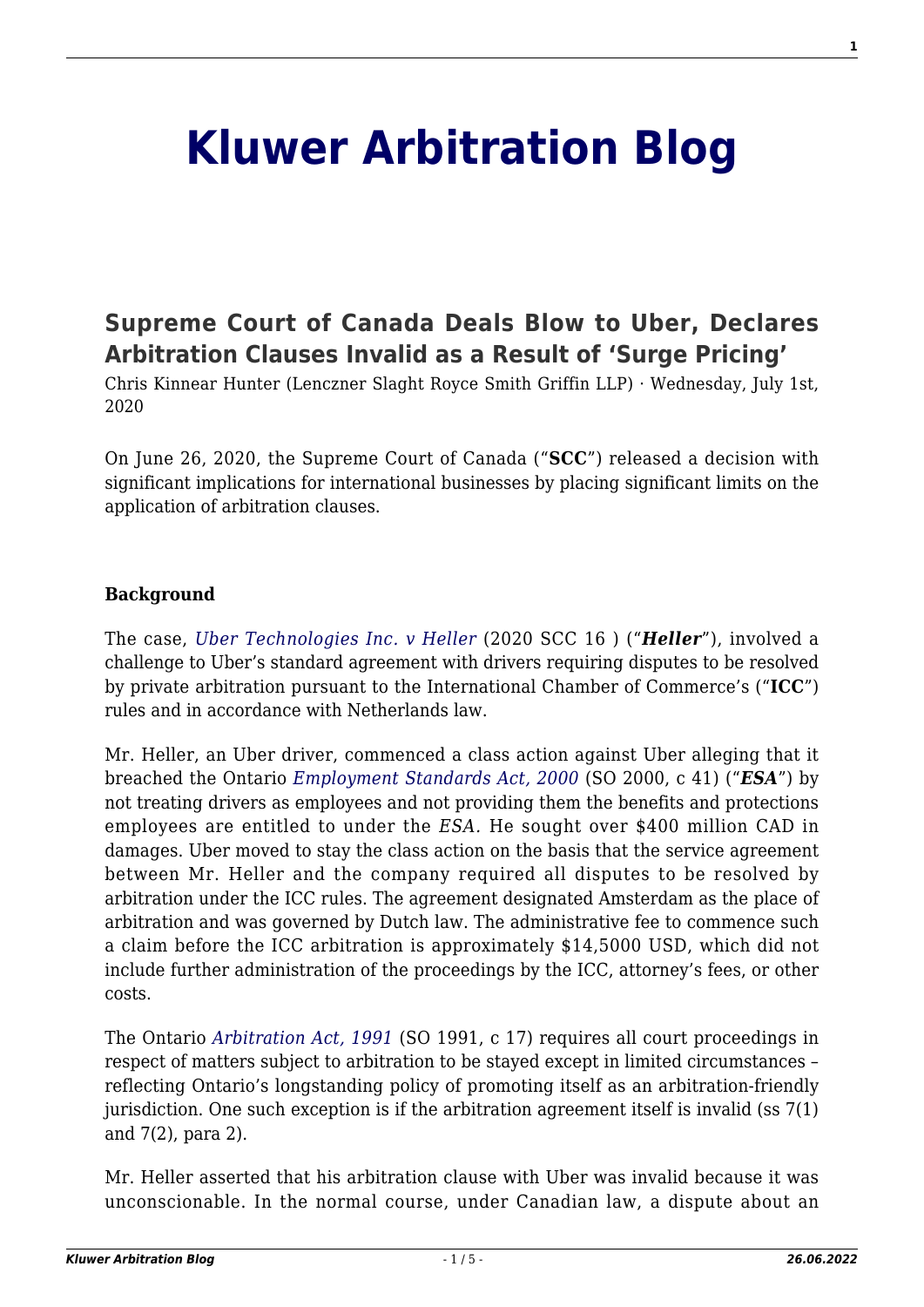arbitrator's jurisdiction would first be resolved by the arbitrator. There are limited exceptions to this rule, including for so-called "pure" questions of law and questions of mixed fact and law that could be resolved with only "superficial" consideration of the record.

## **The SCC's Decision**

Until *Heller*, Canadian courts were divided on the proper test to determine whether a contract or contractual provision is void for unconscionability, including on the extent of unfairness required and whether a party has to know and actively take advantage of the other party. The majority at the SCC seemingly resolved the dispute in *Heller*, holding that a party challenging a contract as unconscionable need only show an inequality of bargaining power that results in an improvident bargain.

Applying this test, the majority at the SCC held that the Uber arbitration clause was unconscionable and set it aside. First, it held that there was an inequality of bargaining power, pointing to the fact that the agreement was a standard form "contract of adhesion." Mr. Heller had no say into the terms of and that there was a gulf in sophistication between individuals like Mr. Heller and large, multi-national companies like Uber. In particular, the majority found that a person in Mr. Heller's circumstances likely would not appreciate the financial and legal implications of the arbitration clause, noting that the Uber agreement did not attach a copy of the ICC rules and that Mr. Heller therefore would not have known of the commencement fee even if he had read the agreement in its entirety.

Second, the majority held that the agreement was improvident because the cost to arbitrate effectively deterred any meaningful resolution of the dispute. It noted that the \$14,500 USD fee to commence a claim was close to Mr. Heller's annual income and that the costs of traveling to Amsterdam, the place of the arbitration, to assert the claim would generally be well beyond the means of someone in his circumstances.

In arriving at its conclusion, the majority engaged in a lengthy discussion of the traditional bases for respecting freedom of contract generally, noting that the classic paradigm underlying freedom of contract is the "freely negotiated bargain", which presumes a semblance of equality between contracting parties such that the contract is "negotiated, freely agreed, and therefore *fair*" (*Heller*, at para 56, citing Mindy

Chen-Wishart, *Contract Law* (6<sup>th</sup> ed 2018), at p 12 (emphasis in original)).

Regarding arbitration clauses specifically, in addition to freedom of contract arguments, the majority also held that,

"Respect for arbitration is based on its being a cost-effective and efficient method of resolving disputes. When arbitration is realistically unattainable, it amounts to no dispute resolution mechanism at all." (*Heller*, at para 97)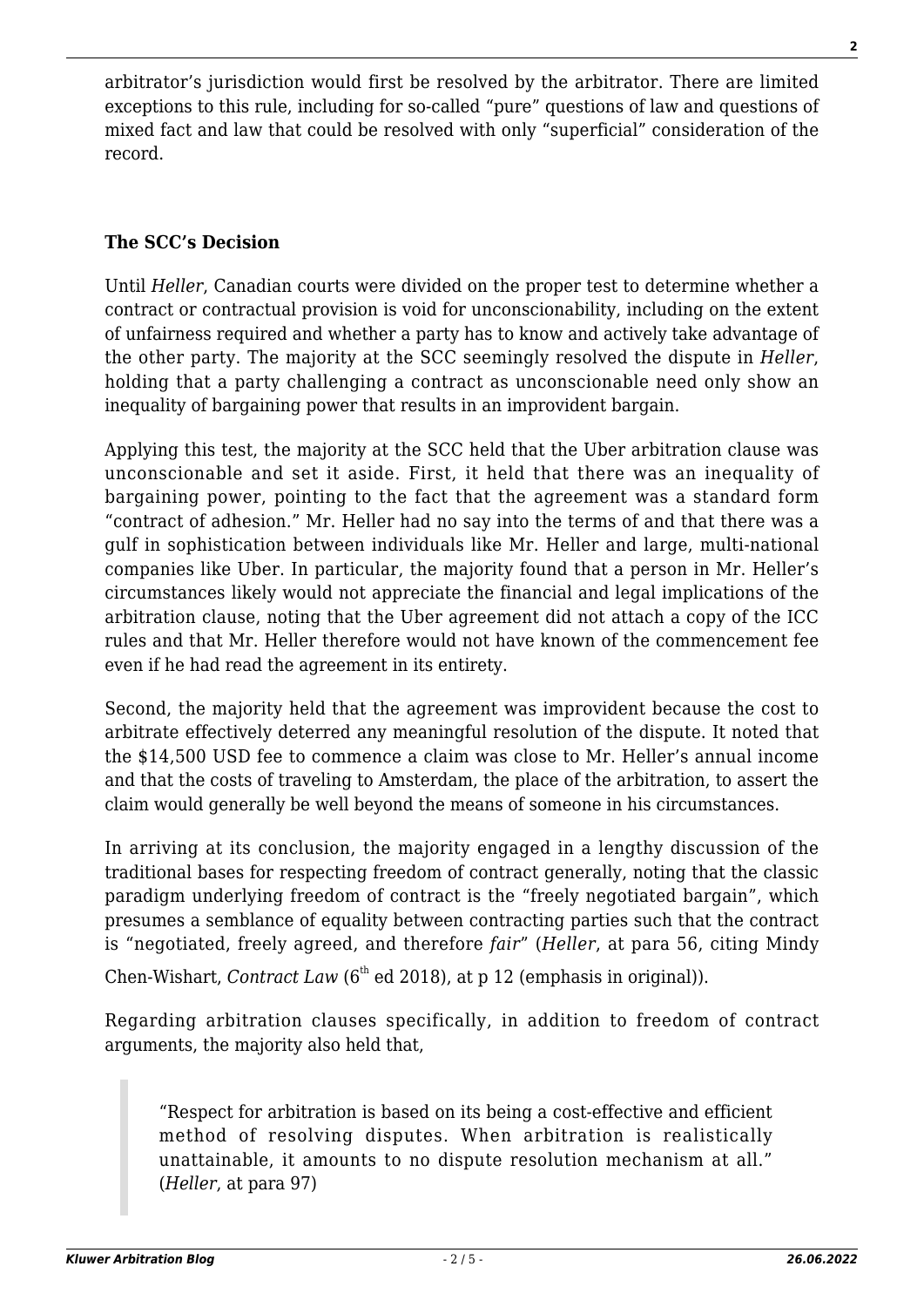Accordingly, the majority held, when these implicit preconditions are absent, the court need not enforce an arbitration clause. The court can refuse to stay a court proceeding if there is a "real prospect" that referring a challenge to an arbitrator's jurisdiction to the arbitrator would result in the challenge never being resolved, such that the arbitration clause functions to insulate against any meaningful dispute resolution rather than facilitate it. This could occur, for example, because of high commencement fees, if a claimant cannot reasonably reach the physical location of the arbitration, or because other practical factors render the likelihood of resolving the challenge through arbitration unlikely. Notably, it could also be the result of a foreign choice of law clause that circumvents mandatory local policy, such as the clause in Uber's agreements with its local drivers that would prevent an arbitrator from giving effect to the protections in the *ESA* by rendering the agreement subject to the law of the Netherlands.

In separate reasons, the lone dissenting member of the SCC observed that the majority's analysis depended on the kind of individualistic, factual analysis regarding the dispute that the SCC has routinely eschewed in assessing whether to stay a court proceeding in lieu of arbitration. These factors included Mr. Heller's income, his circumstances in entering into the Uber agreement, the likely value of his claim relative to the cost of arbitration, and the extent to which providing for Amsterdam as the place of arbitration would actually require him to travel to Amsterdam for the arbitration. She also observed that, even if the majority's analysis was correct, its concerns could be addressed by conditionally staying the arbitration unless Uber paid the commencement fee or by severing the provisions requiring the arbitration to proceed according to the ICC rules and the place of arbitration such that it was unnecessary to declare the entire arbitration clause invalid and greenlight a court proceeding when the parties expressly agreed to resolve their disputes by private arbitration.

### **Impact of the Decision on Canadian Law and Policies**

At a conceptual level, *Heller* pitted the SCC's historical pro-consumer protection and pro-class action stance against its historic respect for and promotion of arbitration as an alternative dispute resolution mechanism that complements the work of courts. In seemingly prioritizing the former over the latter, the majority held that the courts' respect for arbitration is based on it being a cost-effective and efficient procedure, such that when it does not provide those benefits, arbitration provisions need not be enforced. Notably, this ignores other reasons parties frequently incorporate arbitration clauses into their agreements: ensuring decision makers with appropriate expertise, the legitimacy of decisions arising from party-controlled processes, and confidentiality.

There is no denying that *Heller* deals a blow to the breadth and strength of arbitration clauses under Canadian law. The inevitable consequence of the SCC's decision will be more frequent challenges to arbitration clauses as a result of the individual and factspecific nature of the factors Canadian courts will now need to consider in deciding whether to stay court proceedings in lieu of arbitration.

**3**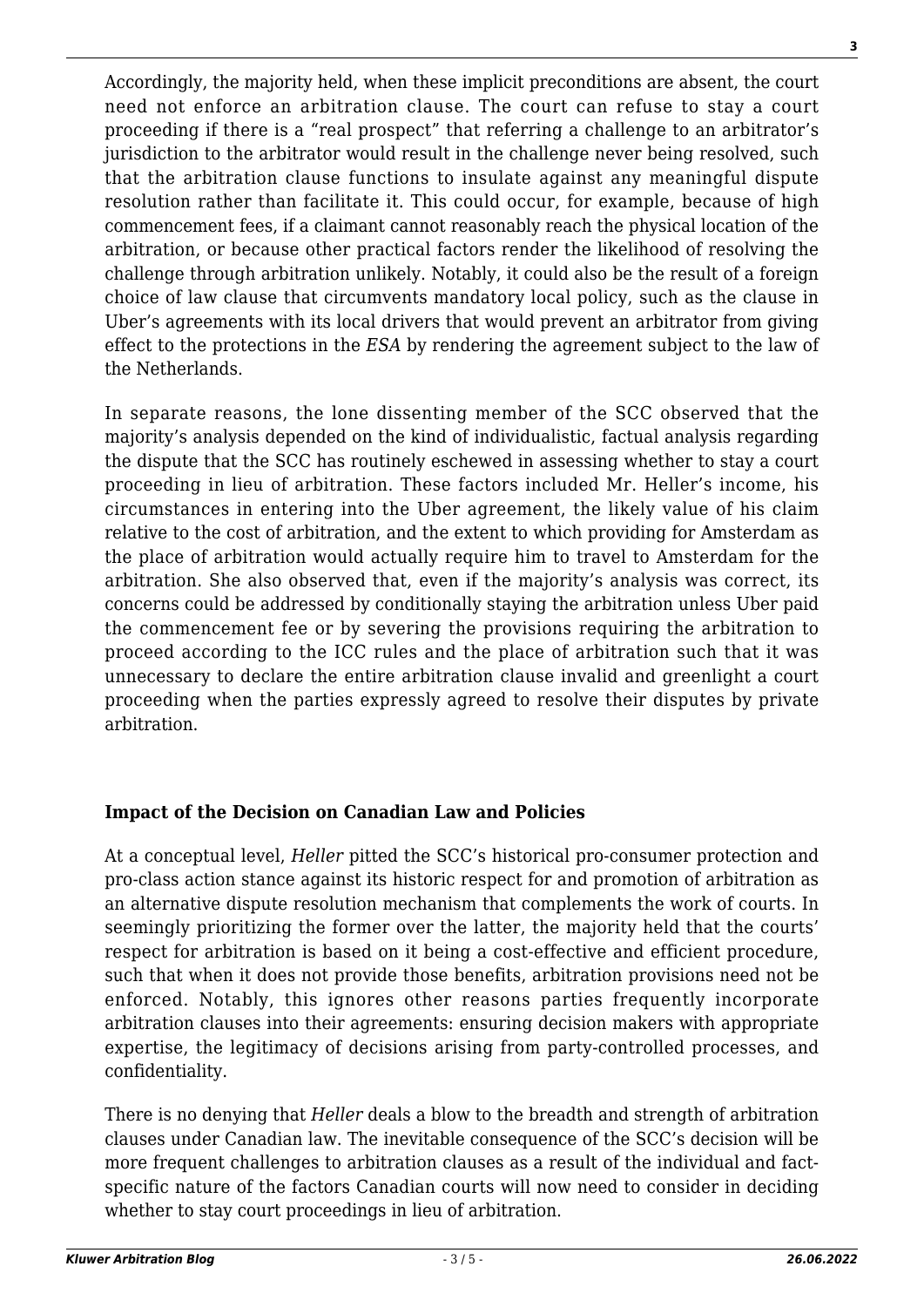At the same time, one should resist the temptation to be melodramatic. *Heller* is not a death knell for arbitration clauses in Canada. If anything, the decision provides a roadmap for parties to strengthen arbitration clauses and ensure their validity going forward. The SCC's decision is highly fact-specific and future cases will be determined on their own facts. The majority was clearly off put by the notion that an Uber driver should be required to pay close to \$20,000 CAD (which, the evidence suggested, was close to Mr. Heller's annual income) and travel to Amsterdam merely to challenge the validity of the arbitration clause in the first place. One may well ask whether the outcome in *Heller* would have been different if the arbitration clause provided for a seat (or even merely place) of arbitration in the same jurisdiction as where the driver was located or virtually, that the commencement fee would be fully recoverable in the event that the claimant was successful, or even, perhaps, if the agreement attached the ICC rules and fee schedule and expressly drew the driver's attention to them. There are, of course, numerous other ways in which the arbitration clause could have been tailored to ensure that arbitration provided an accessible and pragmatic way for disputes to be resolved.

In that respect, *Heller's* true legacy is to remind drafters of commercial agreements to give equal consideration to dispute resolution provisions as they do to the main clauses in their agreements and to challenge and provide an opportunity for arbitral institutions to develop specific rules that promote the underlying policy goals of arbitration relating to flexibility, accessibility, and efficiency.

#### **Profile Navigator and Relationship Indicator**

Offers 6,200+ data-driven arbitrator, expert witness and counsel profiles and the ability to explore relationships of 13,500+ arbitration practitioners and experts for potential conflicts of interest.

[Learn how](https://www.wolterskluwer.com/en/solutions/kluwerarbitration/practiceplus?utm_source=arbitrationblog&utm_medium=articleCTA&utm_campaign=article-banner) **[Kluwer Arbitration Practice Plus](https://www.wolterskluwer.com/en/solutions/kluwerarbitration/practiceplus?utm_source=arbitrationblog&utm_medium=articleCTA&utm_campaign=article-banner)** [can support you.](https://www.wolterskluwer.com/en/solutions/kluwerarbitration/practiceplus?utm_source=arbitrationblog&utm_medium=articleCTA&utm_campaign=article-banner)

*To make sure you do not miss out on regular updates from the Kluwer Arbitration Blog, please subscribe [here](http://arbitrationblog.kluwerarbitration.com/newsletter/). To submit a proposal for a blog post, please consult our [Editorial Guidelines.](http://arbitrationblog.kluwerarbitration.com/editorial-guidelines/)*